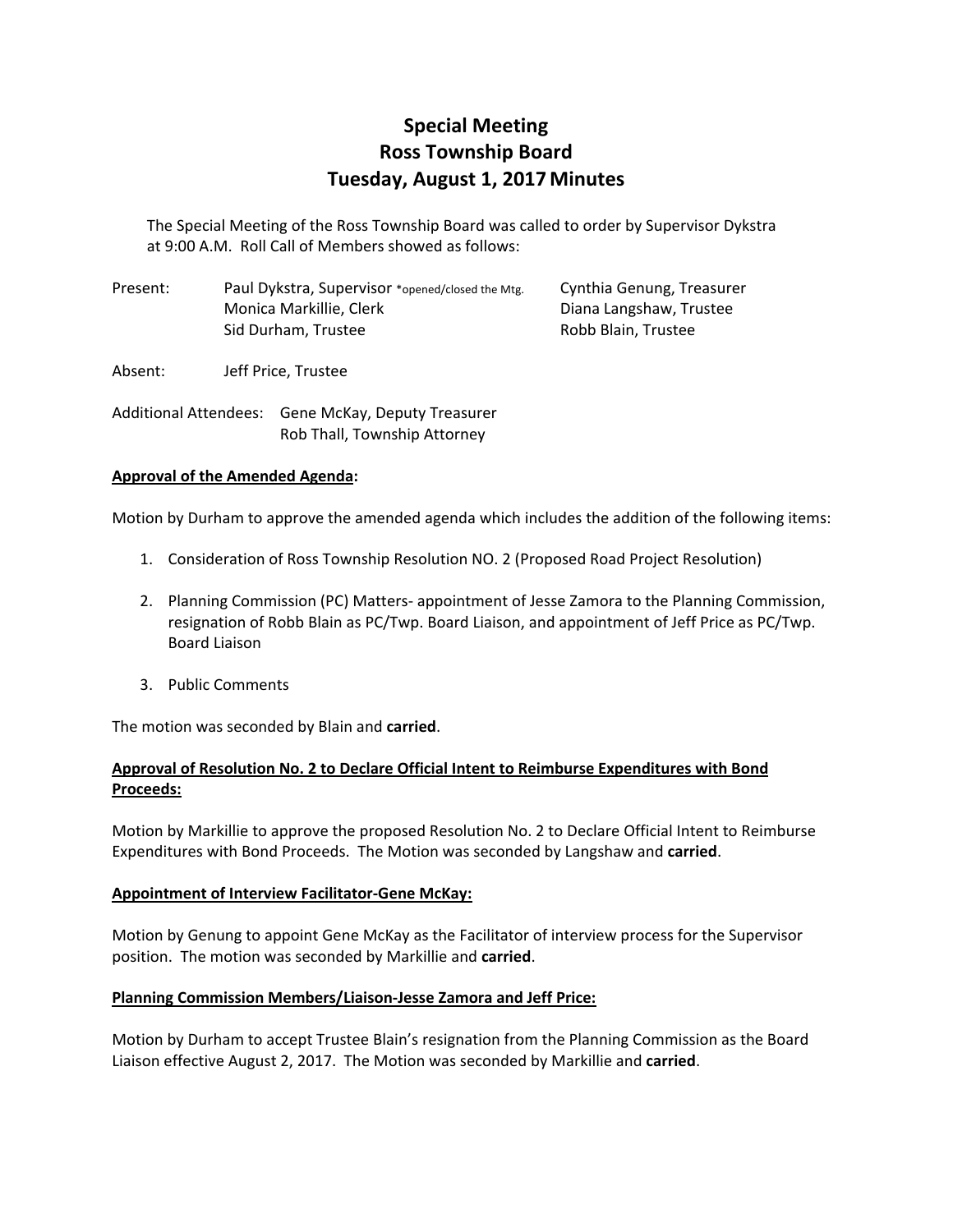Motion by Langshaw to appoint Trustee Price as the Board Liaison for the Planning Commission effective August 2, 2017. The Motion was seconded by Markillie and **carried.**

Motion by Durham to approve the appointment of Jesse Zamora to the Planning Commission effective August 2, 2017. The Motion was seconded by Langshaw and **carried**.

#### **Supervisor Position Interviews (see attached list of Applicants):**

Supervisor Dykstra reported two of the Applicants who applied for the Supervisor Position were unable to attend their scheduled interview due to conflicts.

Motion by Markillie to table interviewing the Applicants who were unable to attend the special meeting. The motion was seconded by Langshaw and **carried**.

Motion by Langshaw to resume the above matter and additionally, moved to opt out of interviewing the Applicants who were unable to attend the special meeting. The motion was seconded by Genung and **carried**.

#### **Interviews for the Supervisor Position were conducted at this time.**

The Board utilized a matrix to rate each Applicant based on their qualifications (see attached matrix and list of interview questions).

#### **Interview Discussion/motion:**

Discussion regarding the Applicants and review of the Matrix ratings took place at this time.

Motion by Durham to proceed with selecting a Candidate to fill the upcoming vacancy of the Supervisor position. The motion was seconded by Blain and **carried**.

Motion by Blain to appoint Gary Moore to fill the Supervisor Vacancy effective August 9, 2017. The motion was seconded by Durham and **carried**.

**Public Comments:** No Public Comments were made.

#### Member Comments:

Markillie discussed personnel matters related to the Clerk's Office.

Motion by Langshaw to accept the revised resignation date submitted by Markillie which changes the Clerk's resignation date to September 12, 2017(see attached). The motion was seconded by Durham and **carried**.

Motion by Langshaw to appoint Norm Kellogg as the Township Clerk effective September 13, 2017. The motion was seconded by Genung and **carried.**

#### **Adjournment**

The Meeting adjourned at approximately 3:40 P.M.